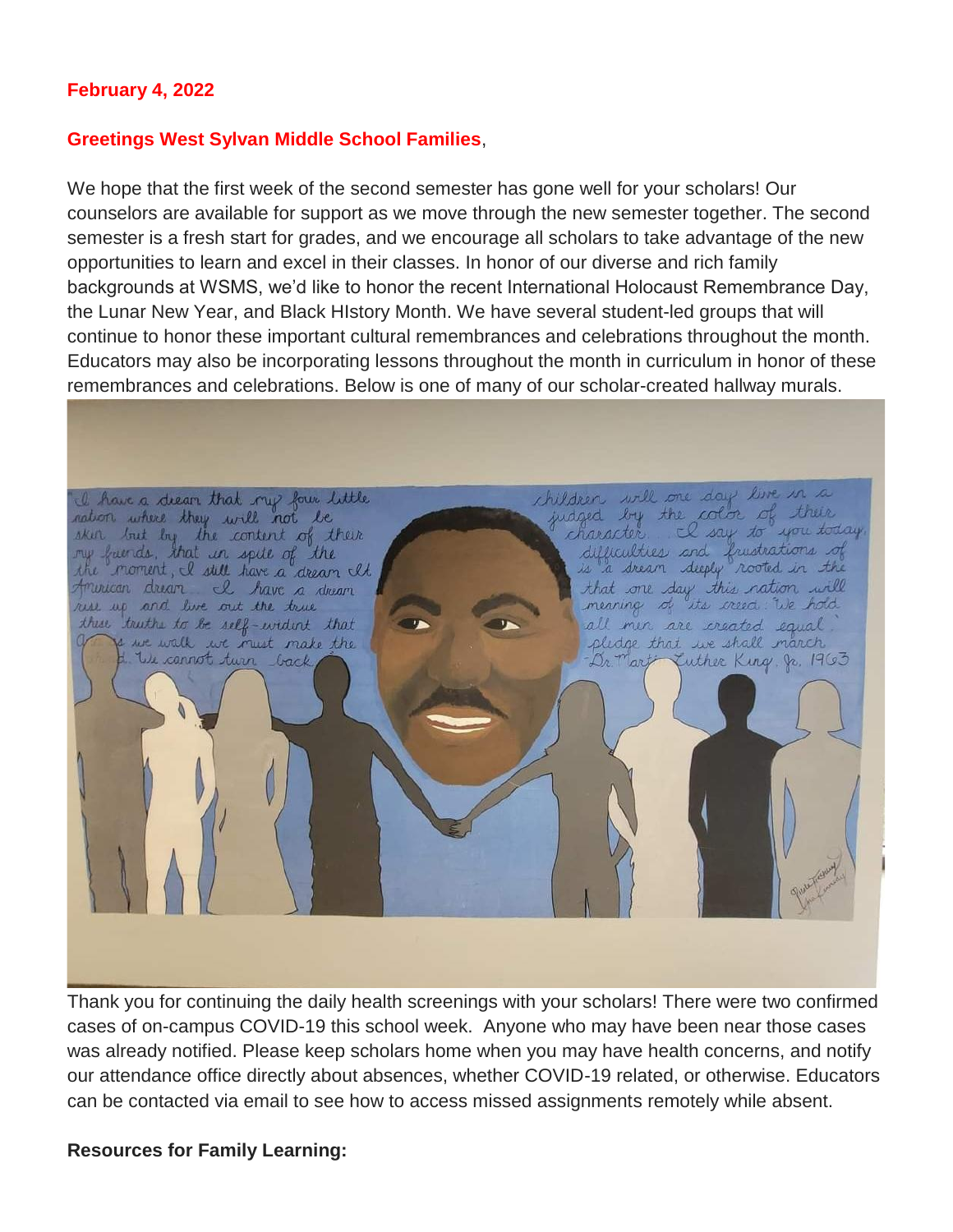- OSU Discover the Scientist Within February Workshop [\(English\)](https://www.pps.net/cms/lib/OR01913224/Centricity/Domain/254/FebDSW2022Flyer.pdf) [\(Spanish\)](https://www.pps.net/cms/lib/OR01913224/Centricity/Domain/254/FebDSW2022FlyerSpanish.pdf)
- OSU [Summer Reading Program](https://www.pps.net/cms/lib/OR01913224/Centricity/Domain/254/OSU-reading-summer-2022.pdf)
- OSU STEM Academy [AWSEM Club](https://www.pps.net/cms/lib/OR01913224/Centricity/Domain/254/AWSEM_Flyer_Combined_General.pdf) (includes Spanish flyer)

### **MAP Testing:**

Our spring MAP testing will continue next week. We will use an assembly schedule next week to accommodate the testing in classes throughout the week. There is no additional preparation needed for these tests, as they simply measure knowledge and skills that our scholars currently have from their prior learning and the skills that they have continued to develop over the course of the school year.

### **Test to Stay Program:**

The Test-to-Stay program is in action. If your family has yet to complete the consent forms [here,](https://sharedsystems.dhsoha.state.or.us/DHSForms/Served/le3560e.pdf) please complete them and either scan them to [nhartman@mesd.k12.or.us](mailto:nhartman@mesd.k12.or.us) or have your scholar return them to the school's Main Office window. If a consent form is completed, any unvaccinated, non-symptomatic scholar who may have been exposed to an individual with a positive COVID-19 result *on campus* could test to stay on campus. We would give the BinaxNOW rapid nasal swab test on campus to non-symptomatic scholars who are not fully vaccinated and could have been in close contact with someone on campus with a positive COVID-19 test. Pending a negative result, scholars would return to class, rather than automatically being advised to quarantine at home. There would be one more necessary test on campus within 5-7 days from the initial close contact, also. [Here i](https://docs.google.com/document/d/1RiifxD8ZyotgtTy4q0zU6VYEbklFNPNaDJapztiE6EI/edit?usp=sharing)s more information.

# **OHSU COVID-19 Screening Kit Information:**

*An easy and free way to test weekly!* Especially while tests are hard to find in stores, this is an easy and free way to have your scholars tested weekly for your own family's knowledge. Scholars will do the saliva test at home and return the kits the following day at the Main Office. For scholars who opted-in to the program and submitted completed consent forms, we are distributing the athome saliva test kits once a week on Thursdays, during the last few minutes of 7th period. Scholars will do the saliva test at home the next morning and return the kits on Friday morning at the Main Office. OHSU picks up the kits the day after distribution, processes them, and sends results directly to families. **If you do not receive an email with your scholar's results, please check all spam/bulk email folders and then contact OHSU via their family support email at [k12covidtesting@ohsu.edu](mailto:k12covidtesting@ohsu.edu) or call 833-376-1027 between 8am-5pm, Monday to Friday.** The school does not have access to any of the testing results. Please note, OHSU advises that you suspend participation in the screening program *if your scholar has had a positive test for Covid-19 in the last 90 days, as* the test will likely be inaccurate. Scholars may drop off signed forms to our attendance window, or families can scan and send them via email to jsolonche@pps.net. If you haven't signed up and are still interested, the forms are below.

Consent forms to sign and return to West Sylvan:

- [•](https://drive.google.com/file/d/1WKfLwknOXIYGfjiVTURKB7wvlQW8DAhR/view?usp=sharing) [OHSU Weekly Screening Authorization Form](https://drive.google.com/file/d/1WKfLwknOXIYGfjiVTURKB7wvlQW8DAhR/view?usp=sharing)
- [•](https://drive.google.com/file/d/1JELJW3M6_gp013Dp_Z7QDpvKmsqC5G-S/view?usp=sharing) [General Consent School Opt-In Form](https://drive.google.com/file/d/1JELJW3M6_gp013Dp_Z7QDpvKmsqC5G-S/view?usp=sharing)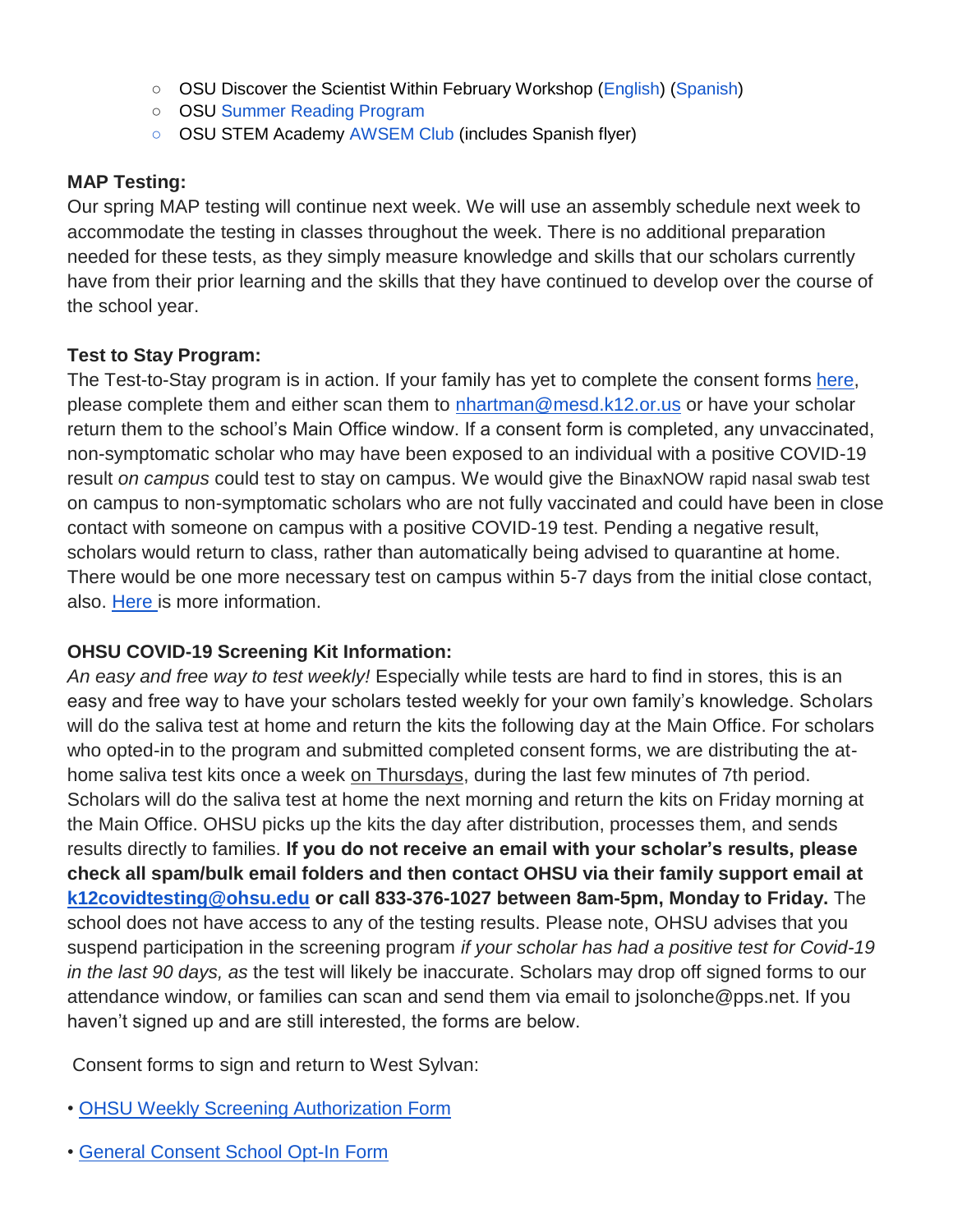### **Uploading Proof of Vaccinations:**

Families can also upload their scholars' vaccination status when they complete the yearly registration verification processes. Directions to upload items are [here](https://docs.google.com/document/d/1AxHhVVEjAqJxV1Vuh9PnfwkZHcp-Tde_x6iFOOEy58Y/edit) for ParentVUE. When families have items uploaded, this information shows up in ParentVUE under the documents tab on the scholar page for internal administrative review.

#### **COVID-19 Updates:**

There were two positive cases reported on campus this week. Anyone immediately involved was notified directly.

#### **Notes of Appreciation?**

Thank you to the families who have submitted notes to WSMS team members! These notes really do brighten the days of our educators! If you have a kind note to share, we'd love your feedback [here t](https://forms.gle/3TsJKYDfcfbLhiKu7)o celebrate the ways in which WSMS adults support your scholars and your families! A little appreciation goes a long way and can really uplift someone's day!

#### **Yearbooks: LAST CALL!**

Our Yearbook staff is still collecting pictures for this year's issue. Did you know it's easy to share photos to be included in the Yearbook? Just go to [hjeshare.com](https://hjeshare.com/eShare/) and enter the code **sylvan22** to upload your photos (use all lower case for the code). MASKS OFF please. We want to see our scholars' shining faces in the yearbook! Be sure to accurately label each photo with the scholar's name and grade. There's no guarantee every photo will be included in the book, but we will try our best. [Tutorial for using eShare.](https://herffjones.wistia.com/medias/h1e7m2ythz) [Tutorial for using eShare from your phone.](https://herffjones.wistia.com/medias/62ap3qbbp3)

**All sales of yearbooks will be pre-ordered directly through an outside company. Yearbooks will not be purchased through the school. If you do not preorder, we will likely run out of yearbooks, and there will be no opportunity to get one later in the year, as the company only prints a set number of copies, which are determined through preorders .** To order your yearbook, go to [yearbookordercenter.com](http://yearbookordercenter.com/) and enter code 6339. Yearbooks are \$35 currently. We want all of our scholars to have a visual memory of their time back on campus during the 21-22 school year.

### **Lost and Found clean out:**

Please remind your scholars to check the lost and found for missing items. We have two Lost and Found areas on campus - one for general items, which is located by the steps to the Gym, and a locked one in the Main Office for valuable items. The items in the general Lost and Found will be completely cleaned out on Friday, February 18. Items will be donated to the PPS PTA Clothing Closet at Marshall.

### **8th Graders Attending Lincoln HS 2022-23:**

Any 8th grader who is enrolled to attend LHS next year may start their online forecasting for course selections on Monday, January 31st. Please see the information attached [here,](https://lhspdxcounseling.weebly.com/8th-grade-forecasting.html) and check your emails regularly for updates from the LHS team if your scholar will be a Cardinal next school year. A counselor from LHS will be on our WSMS campus on February 9th for 22-23 to consult with 8th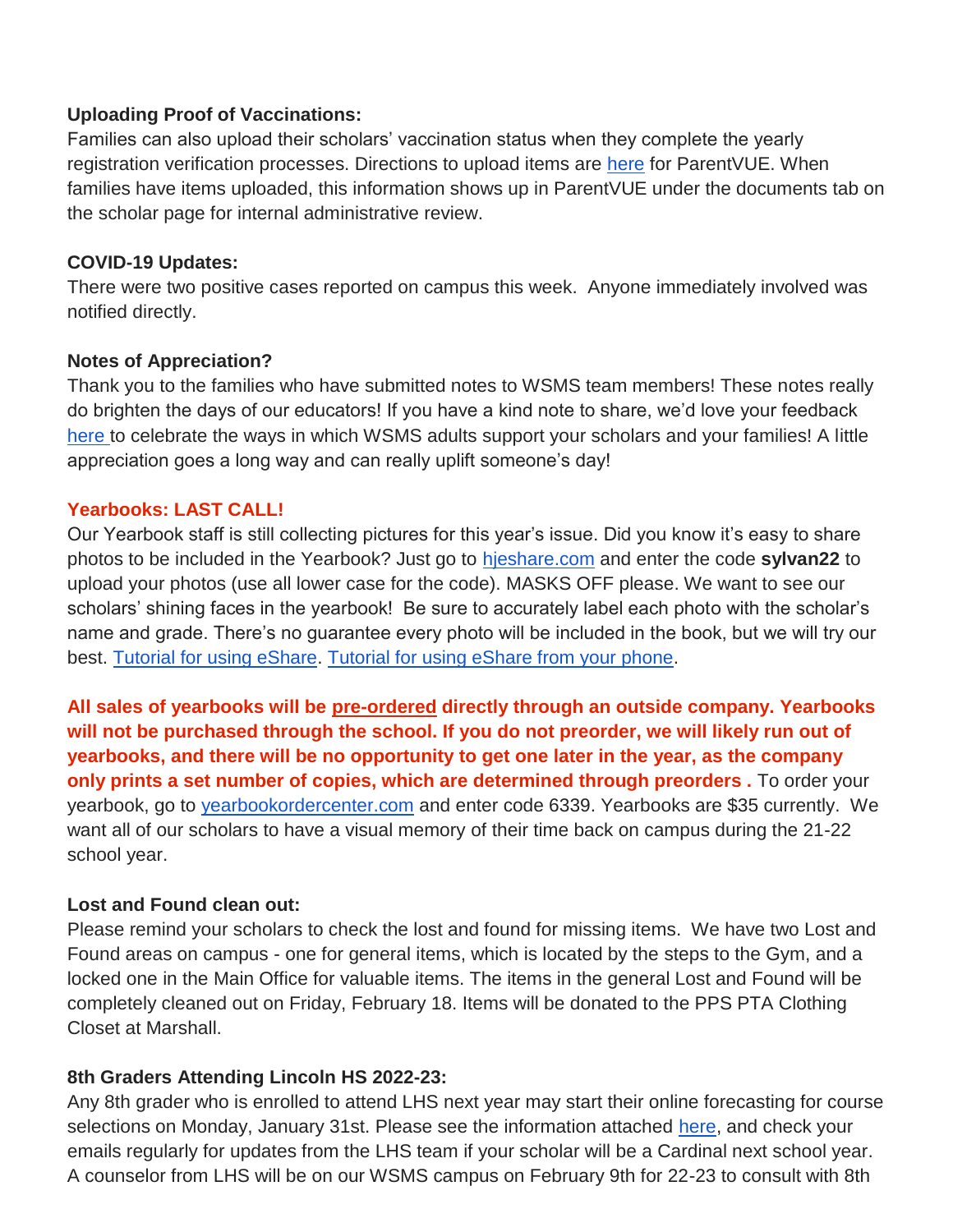graders who are unsure how to complete the forecasting. Please watch the tutorial videos provided and contact the LHS counseling team with any questions as you proceed with forecasting online as a family.

### **WSMS Foundation:**

Please support our WSMS Foundation! Every contribution helps our school by allowing us to fund educational opportunities and events for your scholars! Please consider donating to WSMS Foundation to help support important instructional additions for our scholars in the coming school year. Every donation helps!

You can donate and find out more information about our WSMS Foundation and their amazing work for our scholars [here.](https://www.westsylvanfoundation.com/) Also follow them on Instagram @**west.sylvan.foundation** and check out our West Sylvan students in their **school**, **sports**, **performances**, **events**…

If you have a scholar event, announcements related to scholars and their achievements, or you'd like to advertise let us know. Email Lisette Crepeaux at thecrepeauxs@gmail.com.

## **Daily Loaner Laptops for Scholars:**

We have a very limited (only two!) supply of loaner laptops when scholars forget their laptops at home. Please help remind our scholars to take their \*fully charged\* school laptop to and from school each day.

## **WSMS Drama Production 2022:**

Based on ongoing concerns related to group safety and a lack of adult volunteer support, Kacey CdeBaca will not be putting on a Spring play for 2022. We look for better days ahead when a drama production may return to WSMS. You can email [dramawestsylvan@gmail.com](mailto:dramawestsylvan@gmail.com) with any questions.

### **Help with Cell Phones:**

Our catch phrase that we use at WSMS regarding cell phones during the school day is, **"Out of sight and away, unless we say."** Any additional monitoring you can put in place to keep an eye on your scholars' social media activity is also greatly appreciated! There are times when scholars may need to access their devices for family reasons or even in instructional settings, and we encourage speaking with an adult if such a need arises. Also, several families have had concerns with their scholars' use of cell phones throughout the day for non-instructional reasons. We will continue to remind scholars of this expectation throughout their school day. If scholars post inappropriate content on social media, please report the account for review.

Some families have inquired about apps that can restrict various features on cell phones for scholars throughout the day so that they are not on social media and are not tempted to engage with others through social media platforms. Here are some tips we have given families: **NY Times Article:** [The Best Apps for Managing Your Kids Phone;](https://www.nytimes.com/wirecutter/reviews/best-apps-to-manage-your-kids-phone/) **[Support for Apple;](https://support.apple.com/guide/iphone/set-up-parental-controls-iph00ba7d632/ios) [Support Google](https://support.google.com/families/answer/7103340?hl=en)[;](https://familytime.io/) [Family Time Article & Tips;](https://familytime.io/) [Verizon Support.](https://www.verizon.com/support/verizon-smart-family-restrictions-video/)** 

### **Food Services and Lunches:**